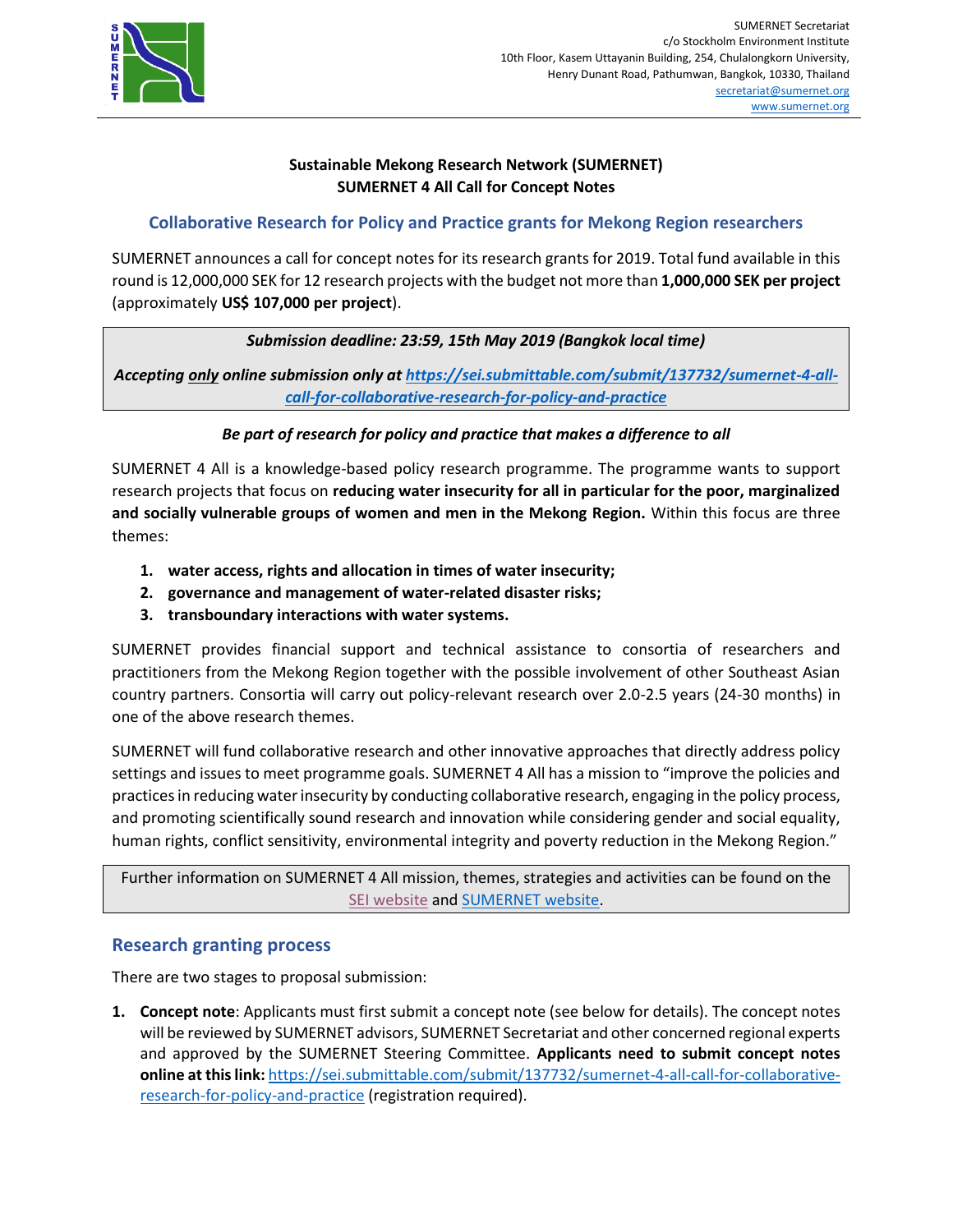**2. Full proposal**: Those consortia (about 12 teams) whose concept notes have been shortlisted will be invited to submit draft full proposals. Full proposals will be developed at the proposal development workshop (tentatively planned during August 2019 in Bangkok) to ensure they meet SUMERNET standards, such as ethics, academic freedom, equity etc. All full proposals will be reviewed by full proposal reviewing committees consisting of the SUMERNET advisors, Secretariat and other regional experts in relevant files. The full proposals that meet the expectations of the reviewing committees will be funded after an approval by the SUMERNET Steering Committee. SUMERNET team reserves a right to decline to any full proposal(s) that does not meet the minimum requirements set by the reviewing committee.

# **Concept note selection criteria**

The following criteria, both required and desirable, will be used to evaluate research concept notes.

### **Required criteria**

#### *1. Original research*

Research outputs must be compelling for both policy and academic audiences, so concept notes must explain how **the project will lead to original and significant scholarly results that address the issue of**  *water insecurity*. The research outputs should specifically identify which of the three themes the research will contribute knowledge towards.

#### *2. Research topic of regional significance*

Concept notes should **clearly indicate where links to regional priorities exist**, and how the project will build on them. **Each project is expected to align clearly with one theme** as well as address at least one of the following**: gender and social equality, human rights, conflict sensitivity, governance and poverty reduction.**

In addition, the proposal must explicitly identify the core **Sustainable Development Goals as found in Agenda 2030** that the research seeks to address.

### *3. Collaborative project design*

 $\overline{\phantom{a}}$ 

SUMERNET considers collaborative project design a critical success factor. Collaborative design is, engagement and sharing of decision making with stakeholders; potential beneficiaries and boundary partners<sup>1</sup>. Grant recipients are expected to **engage stakeholders throughout the project cycle, including project identification and preparation stages and include a policy champion in the project team to create meaningful dialogue with end user groups throughout the project.**

Each project must include **a minimum of two organizations, agencies, institutions, with lead applicant being a member of the SUMERNET network.** If the lead applicant hasn't yet become the member of SUMERNET, **please register at [this link](https://forms.office.com/Pages/ResponsePage.aspx?id=XRL-PYmlr0SfxxE_O_9Yc3ERKSxxSRVCnsi1dBkPLEdUN0s3ODVZMU9VS0REMTcyQVlOMjYwMjZQRS4u)**.

 $1$  Boundary partners are those individuals, groups, or organizations with whom the project interacts directly and with whom the programme can anticipate opportunities for influence.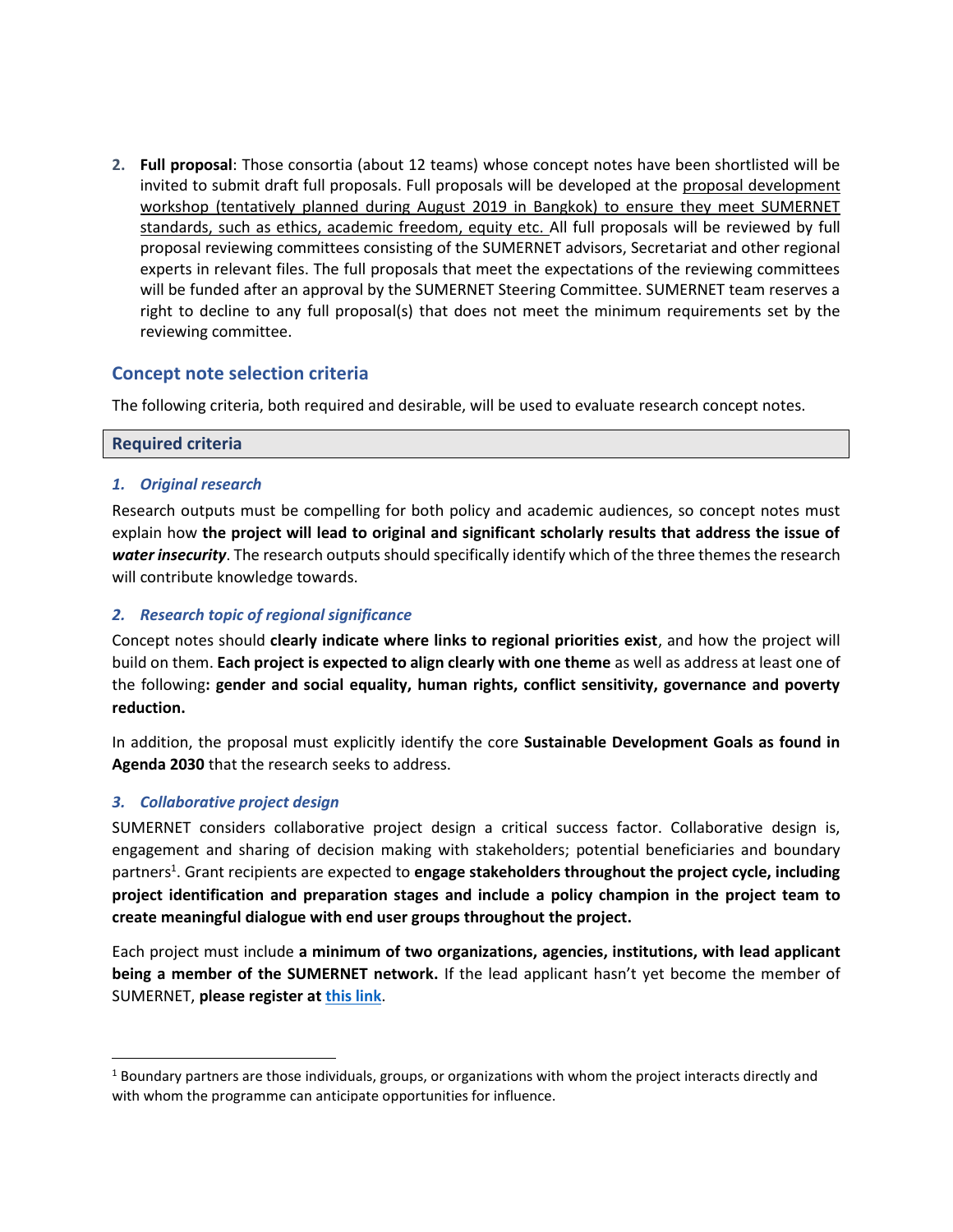The geographic spread of every project should cover **two or more countries, of which at least two are from the Mekong Region with at least two study areas in two Mekong countries**. Organizations from Southeast Asian countries outside the Mekong Region can join a consortium if they contribute to capacity building of organizations in the Mekong Region and if project activities focus on the Mekong Region.

## *4. Inclusive multi-disciplinary approach*

The multi-disciplinary research approach is one that directly takes multiple dispclines into its design and addresses issues of gender and social equality, social justice, conflict sensitivity, governance and poverty reduction. Projects should have at least **1-2 research questions dedicated to gender and social equality dimensions and policy action/ practice**<sup>2</sup> as well as **specifically engaging with women's organizations and key regional stakeholders.** In addition, the multi-disciplinary team needs to include young researchers and women researchers. Marginalised or vulnerable groups are target beneficiaries of the project.

### *5. Policy impact*

Each project application should clearly identify a policy champion – this organization or institution will be involved in the research process and will have the capacity to implement outcomes from the research. Each grant application will **state what policy and planning outcomes will be achieved or how the research will positively impact policy and planning processes at local, subnational, national or regional levels**. Applicants should consult policy makers or planners when writing the concept note, while full proposals must contain an analysis of the policy and planning process that the research is intended to contribute to.

#### *6. Research management capabilities*

Each consortium will have **an administrative lead institution with whom the contract will be signed** and that will be responsible for the administration of the project and budget. This institution will be expected to have a proven capability to manage research projects, including ones involving more than one organization.

### *7. Financial leverage and cost-effectiveness*

It is expected that research **grant recipients will leverage co-funding, either cash or in-kind**, from national or regional level sources or other related projects. While co-funding is not a precondition for the submission of a concept note, the evaluation process will consider cost-effectiveness through leveraging funds. Applicants should state tentative co-funding amounts, sources, whether secured or unsecured, and how co-funding will make the research cost-effective.

### *8. Capacity building*

 $\overline{a}$ 

Each project should include at least:

- 1 female researcher with leadership capacity and project authority;
- 1-2 graduate students or post-doctoral researchers;
- gender and social equity advisor;

<sup>&</sup>lt;sup>2</sup> A useful source is the post on the Funds for NGOs site[: http://www.fundsforngos.org/writing-gender-into](http://www.fundsforngos.org/writing-gender-into-proposals/writing-gender-into-proposals/)[proposals/writing-gender-into-proposals/.](http://www.fundsforngos.org/writing-gender-into-proposals/writing-gender-into-proposals/) Integrating a gender perspective, however, should not preclude applications that position gender as a central focus in investigating any of the three research themes above.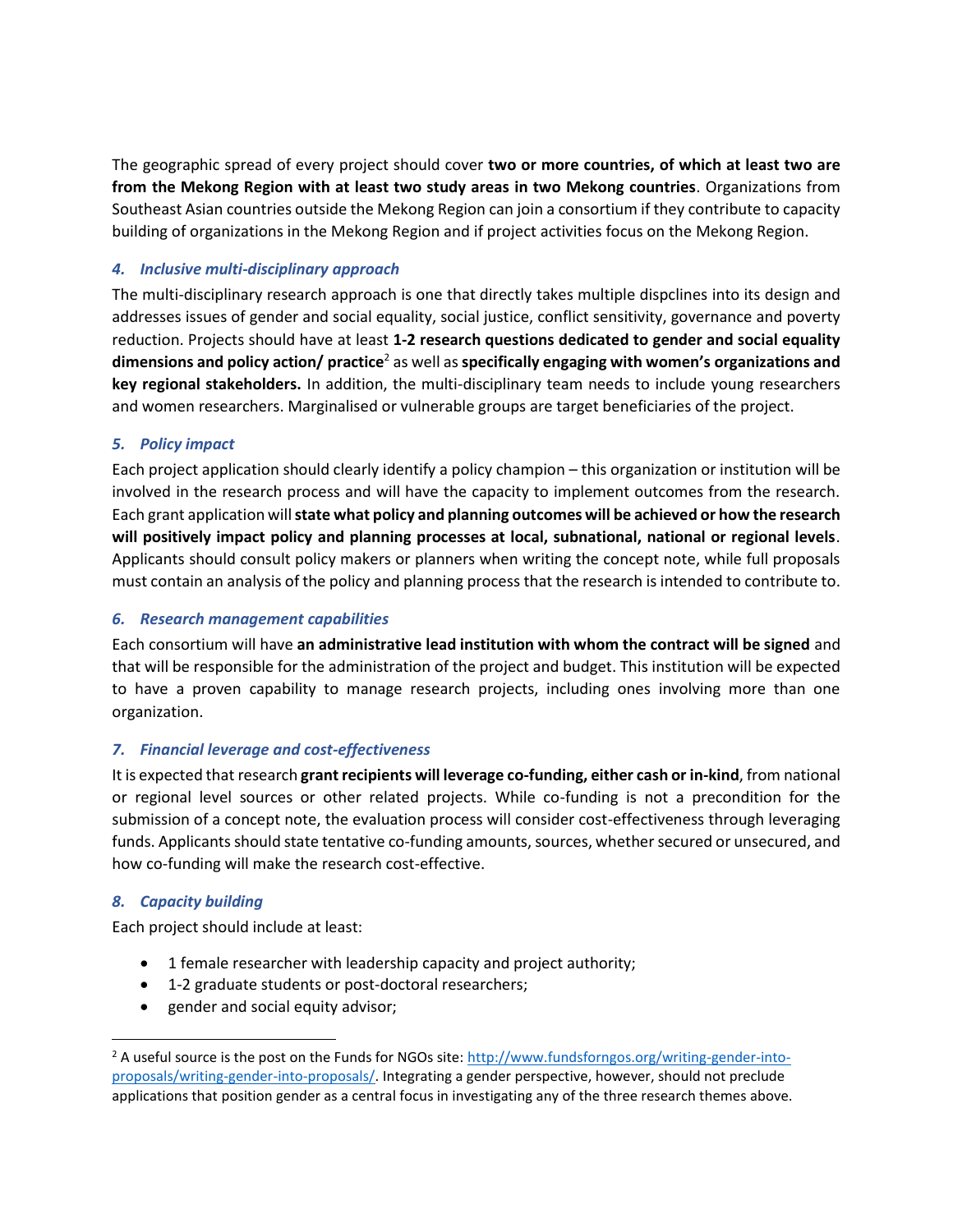• have a clear plan to help bridge knowledge and fill in capacity gaps among the project members from different organizations and countries, as well as from different levels of experience.

#### *9. Project outputs*

Apart from various reports to update on the progress and achievements, the project should produce at least two peer-reviewed papers in reputable publications, one policy brief (in English for later translation to local languages), and any one of the below media outreach product that shows dissemination of the research to the wider public: press release, article for newspapers, blogs, vlogs, podcast, TV news interview of one of the researchers, or a short film (2-3 mins.).

#### **Desirable criteria**

The following criteria are strongly encouraged but are not required.

#### *10. Private sector engagement*

Projects that integrate a private sector perspective or partner will be considered favourably. Especially if this is linked to on-going impact in the region.

#### *11. Inclusion of partners from China*

SUMERNET is unable to fund organizations from China directly due to conditions of the financial supporter, but would strongly encourage the project to collaborate with China by seeking additional funding from China or other sources.

## **Concept note short-listing and proposal selection process**

The key dates (based on Bangkok local time) in the process are:

- 1. Call for concept notes **1 April 2019**
- 2. Concept note submission deadline 23:59, **15 May 2019**. Online submission link: [https://sei.submittable.com/submit/137732/sumernet-4-all-call-for-collaborative-research-for](https://sei.submittable.com/submit/137732/sumernet-4-all-call-for-collaborative-research-for-policy-and-practice)[policy-and-practice](https://sei.submittable.com/submit/137732/sumernet-4-all-call-for-collaborative-research-for-policy-and-practice) (registration required).
- 3. Notification of short-listed concept notes and invitation for full proposals **17 June 2019**
- 4. Final draft full proposal submission **12 July 2019**
- 5. Workshops for capacity building, full proposal development and performance assessment framework for short-listed consortia – **August 2019** (The project leader and another representative of shortlisted teams must participate in these activities in these workshops).
- 6. Completed full proposal submission **13 September 2019**
- 7. Evaluation and selection of full proposals and grantee contract completion **September 2019**

*Note:* For full proposals, a separate guidelines and selection criteria will be made available to the shortlisted consortia when they are notified of successful selection.

### **Concept note format**

Concept notes should not exceed **2,500 words**, excluding the title section, budget, and appendices.